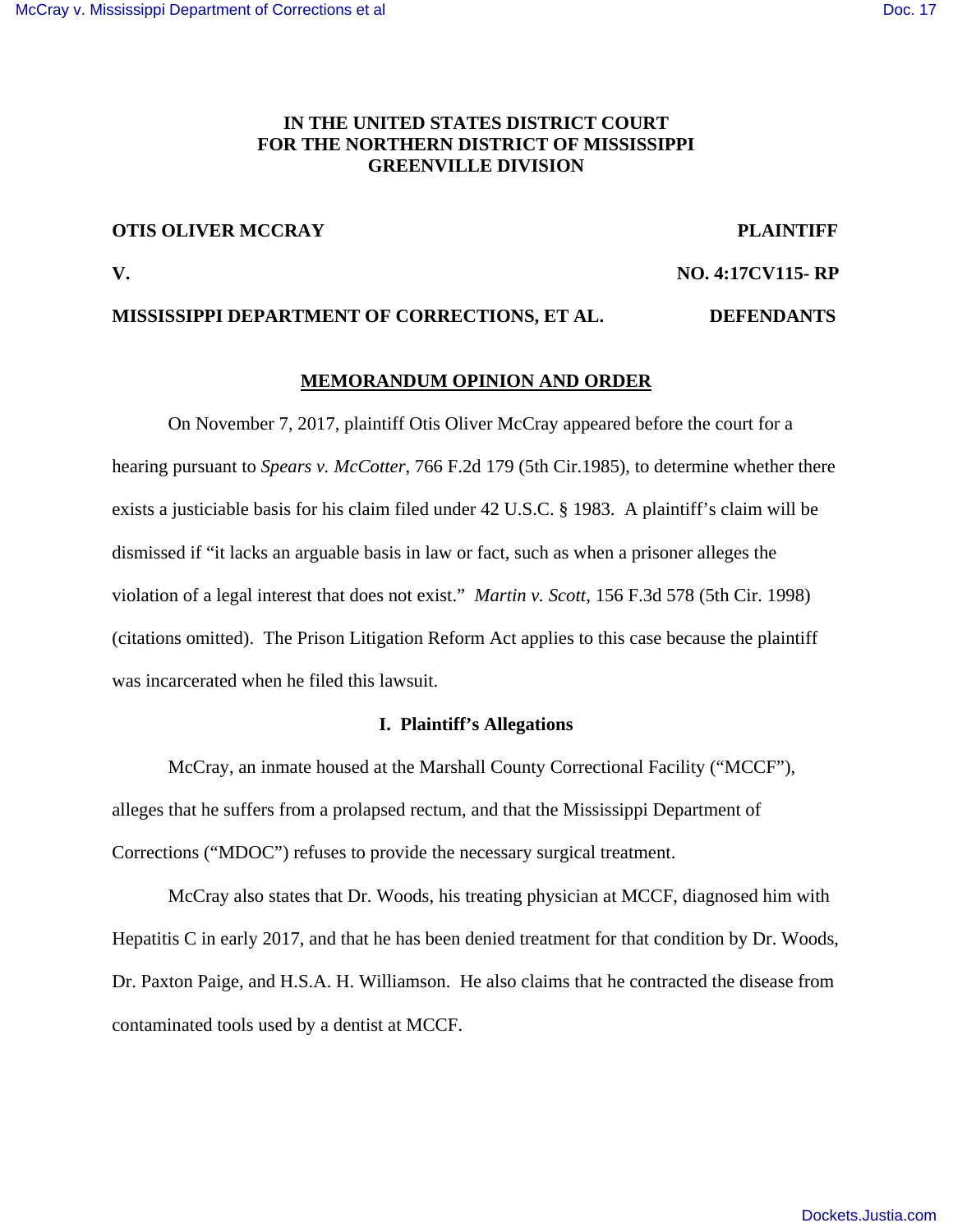Finally, McCray asserts in his complaint that Defendant Bernice Brown failed to mail his legal documents. At his *Spears* hearing, however, McCray declared that his allegations against Brown had been resolved and stated that she should be dismissed from the instant suit.

### **II. Defendant Entitled to Dismissal**

McCray asserts that his complaint against Defendant Bernice Brown has been resolved and that she should be dismissed from this lawsuit. Therefore, pursuant to Federal Rule of Civil Procedure  $41(a)$ , McCray's claims against Bernice Brown will be dismissed with prejudice.<sup>1</sup>

#### **III. Claim to be Dismissed**

 At his *Spears* hearing, McCray stated that he wanted to assert a claim against the unidentified dentist who allegedly gave him Hepatitis C by using contaminated tools. However, McCray conceded that he has assumed that he contracted Hepatitis C from a dentist using contaminated tools because he does not know how else he could have contracted the disease. The court finds that this claim fails to rise above the level of speculation, and therefore, is insufficient to raise "more than a sheer possibility" that the unnamed defendant is responsible for McCray's diagnosis of Hepatitis C. *Ashcroft v. Iqbal*, 556 U.S. 662, 678 (2009); *Bell Atlantic Corp. v. Twombly*, 550 U.S. 544, 555 (2007). This claim will be dismissed.

### **IV. Conclusion**

 McCray's claim against Bernice Brown is dismissed with prejudice. McCray's claim that he contracted Hepatitis C from the unlawful actions of a dentist at MCCF is dismissed. However, McCray has stated a claim against MDOC, Dr. Paige, H.S.A. H. Williamson, and Dr.

1

<sup>&</sup>lt;sup>1</sup> McCray cannot otherwise sustain a claim against Bernice Brown in this action based on the allegations presented, as his claims against her have already been unsuccessfully litigated. *See, e.g., Wilson v. Lunaugh*, 878 F.2d 846, 850 (5th Cir. 1989).